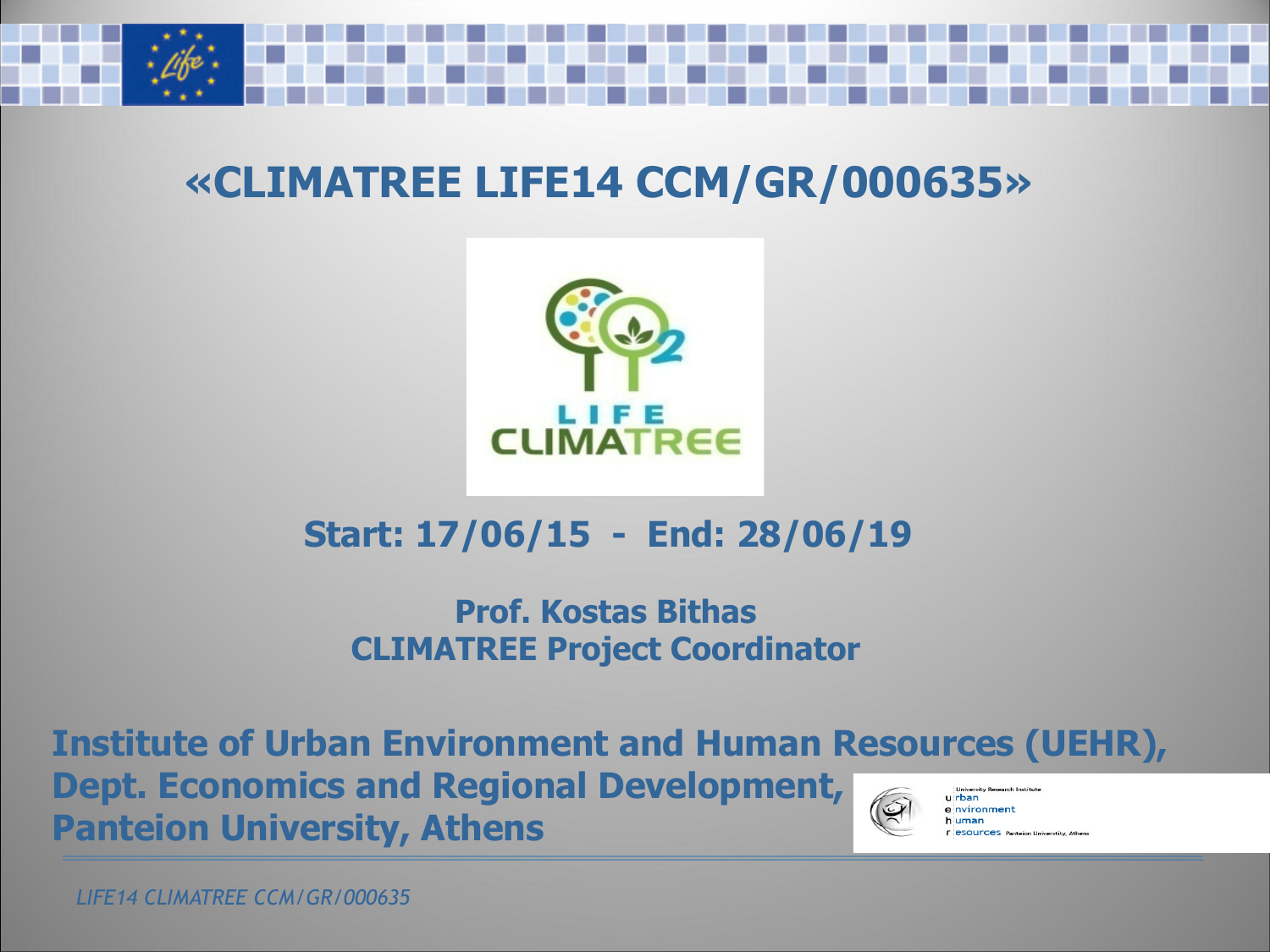# **LIFE CLIMATREE**

A pioneering project tracing the:

- Link between CO2 & Tree Cultivations
- Mitigation potentials of Tree Cultivations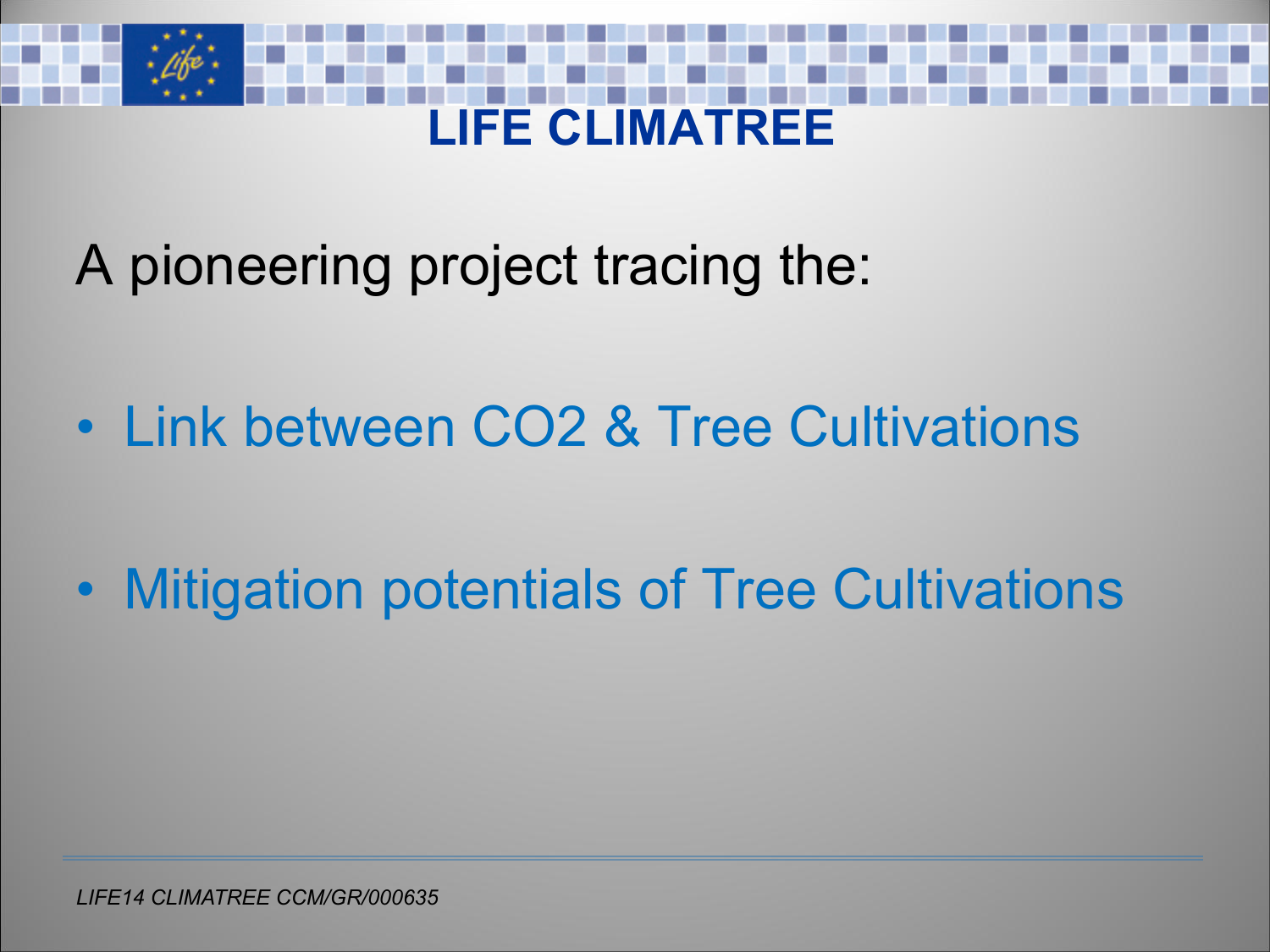#### **Project objectives related to climate mitigation**

- A "novel methodology" for estimating  $CO<sub>2</sub>$  balance of Tree cultivations (case study: S. Europe)
- A "model" incorporating the novel methodology and permitting operational estimates for  $CO<sub>2</sub>$  sequestration of Tree Crops
- Identification and projection of climatic conditions relevant to  $CO<sub>2</sub>$ sequestration
- Identification of best cultivation practices for maximizing  $CO<sub>2</sub>$ sequestration
- Evaluation of economic benefits arising from the  $CO<sub>2</sub>$  sequestration (if any)
- Identification of ecosystem services arising from tree cultivations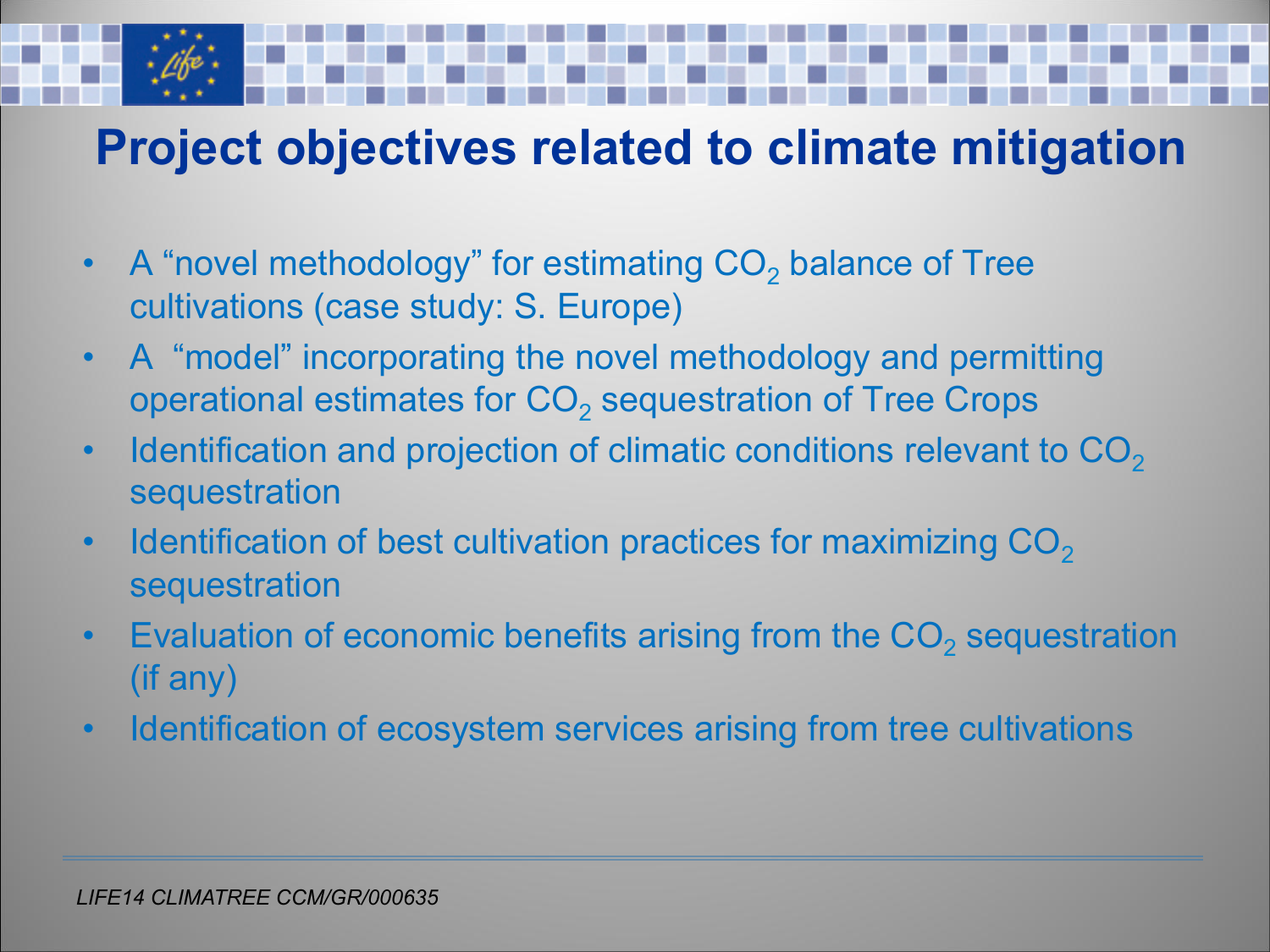

#### **The major Deliverables**

• A software permitting estimates of  $CO<sub>2</sub>$ balance under different "conditions" (land use scenarios, cultivation methods etc.)

• Identification and ranking different cultivation methods for maximizing mitigation potentials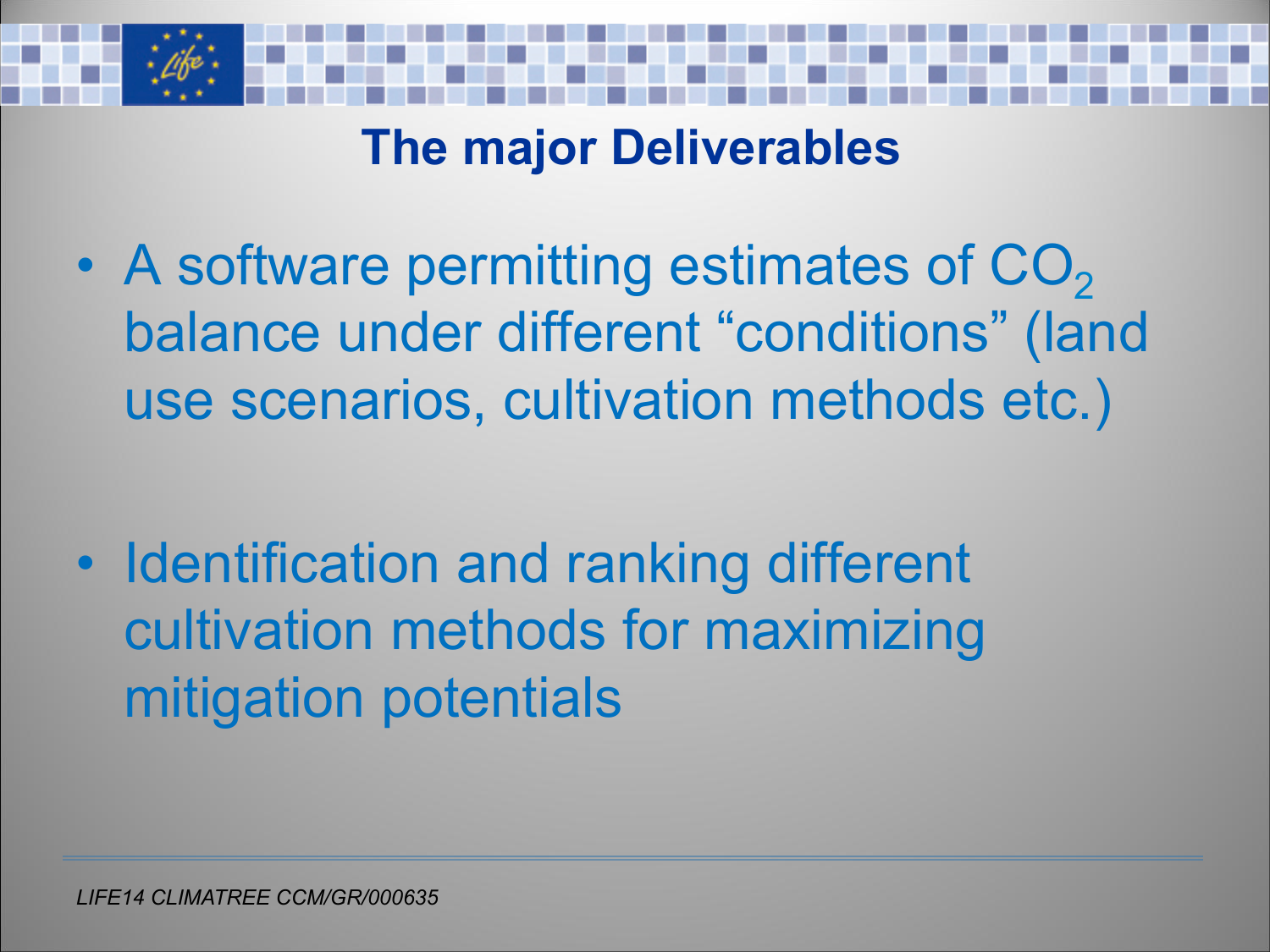## **Contribution to the EU CLIMA policies** LIFE CLIMATREE will support :

- CO<sub>2</sub> estimates of emissions and removals from the permanent tree crops in Europe (case study: Greece, Italy, Spain)
- The incorporation of agricultural activities in the European Climate Policies: Decision 529/2013 (EC, 2013), targeted reduction of GHG emissions ≃ 20% below the 1990 emissions by 2020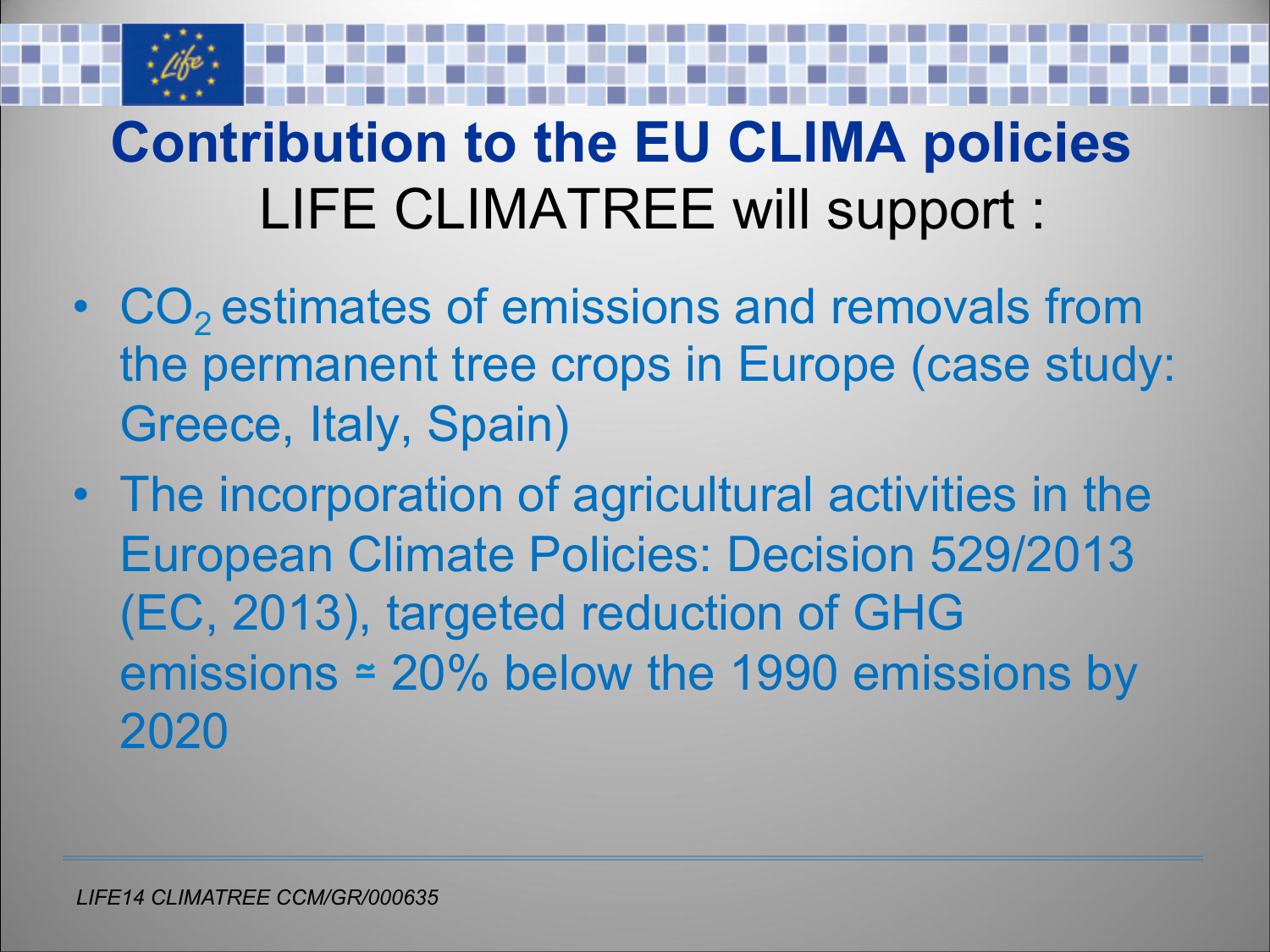## **Contribution to the EU CLIMA policies**

- Contribute **towards a more accurate CO<sub>2</sub> accounting** in the agricultural sector
- Make the **EU Climate Policies more informative and rigorous**
- **Influence** the orientation of **the (Common) Agricultural Policy to integrate Climate Objectives**
- **Enhance EU policies** concerning agricultural **Ecosystems**
- **Boost the achievement of** the objectives/targets of the **Europe 2020 Strategy** on climate and the environment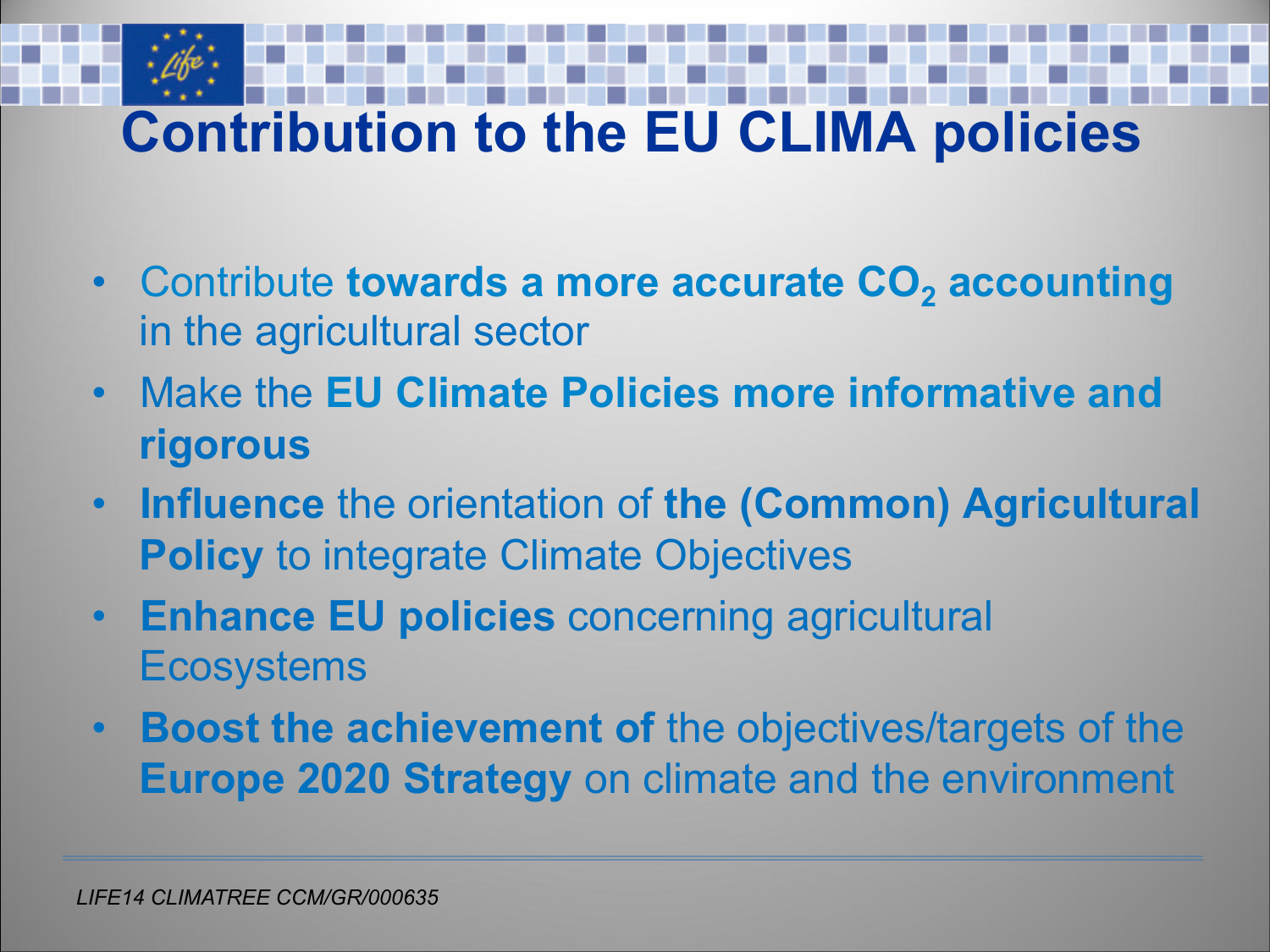### **Gaps or barriers in terms of policy at the national and EU levels**

- Inclusion of activities of LULUCF sector within the accounting GHG emissions
- Identify the distinct role of Tree cultivation in mitigation policies
- To contribute to the IPCC-based accounting of the  $CO<sub>2</sub>$  by reducing the inherent uncertainty = 70%